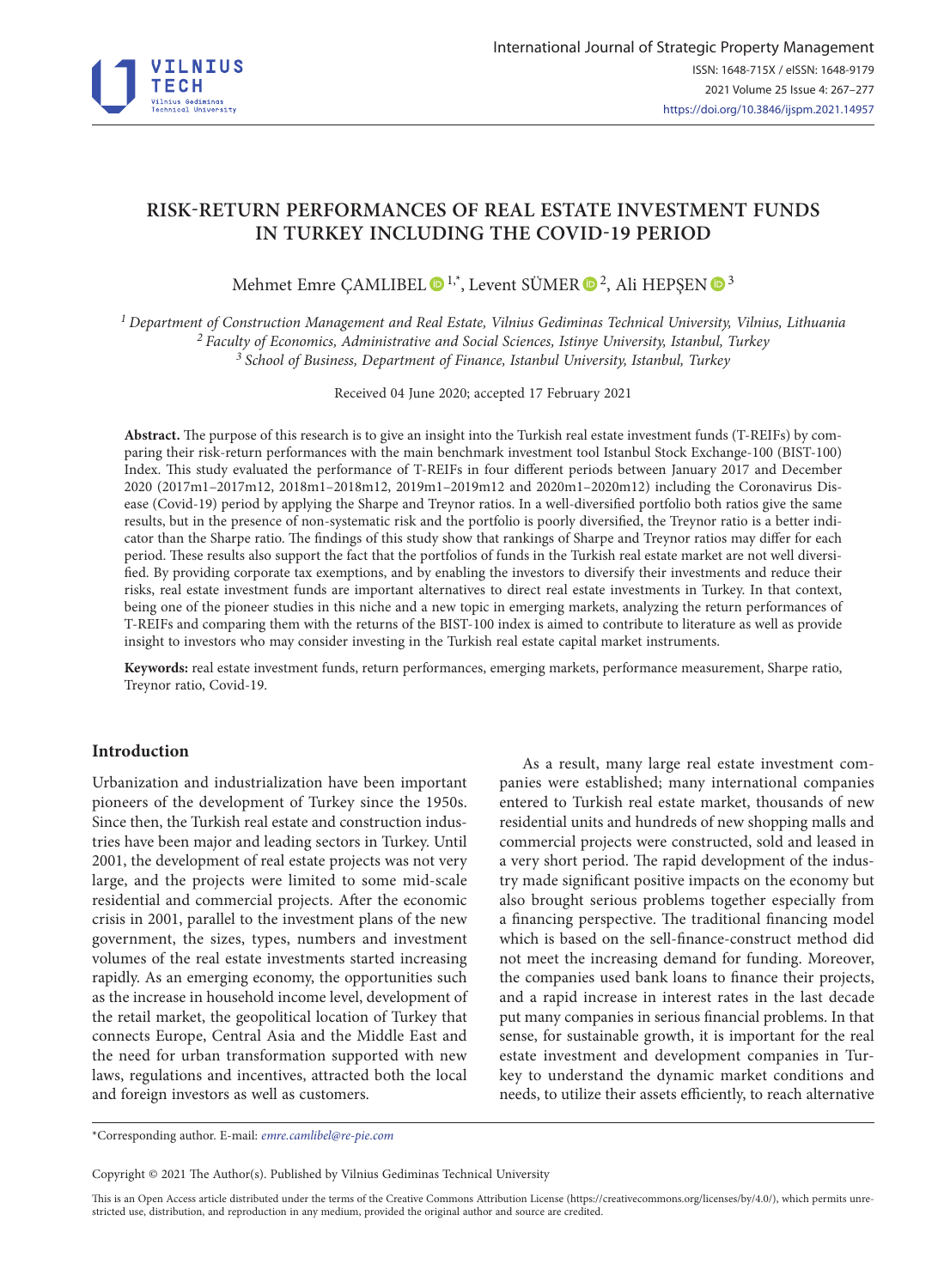financing resources, to manage their costs and to increase their flexibility to match the changing environments. Real estate investments have a dependency on the regulations on land uses, financial institutions, legal transactions and cultural choices. Transparency and market efficiency may reduce risks, and the reduced costs of capital may allow for sustainable growth.

In that context, the Capital Market Board issued the real estate investment company (REIC) regulation in 1995 to bring transparency and deepness to real estate capital markets. Although the regulation provided important incentives such as corporate tax exemptions, the development of the REICs in Turkey remained very limited. In addition to the REIC regulation, CMB issued a new regulation for establishing real estate investment funds (REIFs) in 2014. General terms about the management of the fund, custody of the assets, valuation principles and conditions of investing in the fund are determined in (III-52.3) Communique on Real Estate Investment Funds (Capital Market Board [CMB], 2020).

From investors' point of view, political stability, ease of doing business, legal regulations, transparency, return rates, taxation and sustainability of the investments are important parameters while investing in a country. Aggarwal et al. (2003) investigated the investment criterion of the U.S. funds in emerging markets and stronger legal policies, accounting regulations and shareholder rights were found important factors. Jagongo and Mustwenje (2014) classified the factors that affect the decisions of individual investors as; reputation and positioning of the firms, expected earnings, profit, past performances of the firms, the price per share and prospect of the economy. In that sense, the regulations in the real estate industry need to respond to those expectations. Real estate investment funds seem to be an important investment tool that covers many long-term investors' decision criteria. A REIF does not have a legal entity and is established by portfolio management companies or real estate portfolio management companies that hold an operating license from CMB. According to the regulation issued by CMB in 2014, real estate investment funds can manage portfolios comprised of the real estates and property rights, public and private debt instruments and joint-stock company shares founded in Turkey, including those in the privatization process, foreign public and private debt instruments and shares of joint-stock companies tradable within the framework of related laws, participation accounts, time deposits, investment fund units, repo and reverse repo transactions, certificates, warrants, lease and real estate certificates, settlement and custody bank money transactions, cash collaterals and premiums of derivative transactions, specially designed foreign investment instruments and loan participation notes deemed appropriate by the Board, other investment instruments deemed appropriate by the Board. Fund portfolio value is required to reach a minimum size of 10.000.000 TL within one year as of the establishment and the cash collected from fundholders shall be invested

within the portfolio restrictions outlined in the Communique (CMB, 2020). Like the REICs, the REIFs are also corporate tax-exempt.

In the light of the development of REIFs, this study, being one of the pioneer studies in this niche and new topic in emerging markets, gives an insight into the Turkish real estate investment funds (T-REIFs) by comparing their risk-return performances with the main benchmark investment tool (BIST-100 Index). This paper also has evaluated the performance of T-REIFs for the four different periods between January 2017 and December 2020 (2017m1–2017m12, 2018m1–2018m12, 2019m1– 2019m12 and 2020m1–2020m12) by applying the Sharpe and Treynor ratios. The analyzed period also includes the Coronavirus Disease (Covid-19) period which is a pandemic declared by the (World Health Organization [WHO], 2020) on March 11, 2020, a few months after it was identified in China and spread all around the world. The pandemic affected the global economy very seriously. International Monetary Fund declared a global recession at the end of March 2020. After a sharp decrease in stocks in the second quarter of 2020 and a deep recession observed in both developed and emerging economies, the economies started gradually recovering in the third quarter of 2020 with the help of the steps taken by governments and central banks (International Monetary Fund [IMF], 2020). Covid-19 also affected the Turkish economy and the real estate industry. Therefore, this study also covered the Covid-19 period in the analysis of the fund performances.

The study compared the rankings of different T-REIFs managed by portfolio management companies and checked if the returns of T-REIFs over or underperform the stock market returns. Based on the results, some recommendations are made to increase both the local and international investments' size in the Turkish real estate capital market.

# **1. Literature review**

There are extensive researches about real estate investment funds in the world that cover different aspects of the industry. While some of these studies focused directly on the returns of the funds, others investigated the indirect impacts of different variables such as management characteristics. The study of Philpot and Peterson (2006) investigated the real estate mutual fund performance in the US from risk-adjusted returns and fee perspectives by focusing on the individual management characteristics, and their results exhibited that solo-managed funds have higher risk-adjusted returns compared to team-managed funds. They also underlined the higher risk level approach of the managers with longer tenure. According to their analysis, no correlation was found between the manager characteristics and management fees, but they exhibited that lesser-compensated managers underperform the higher-compensated managers. Fuerst and Matysiak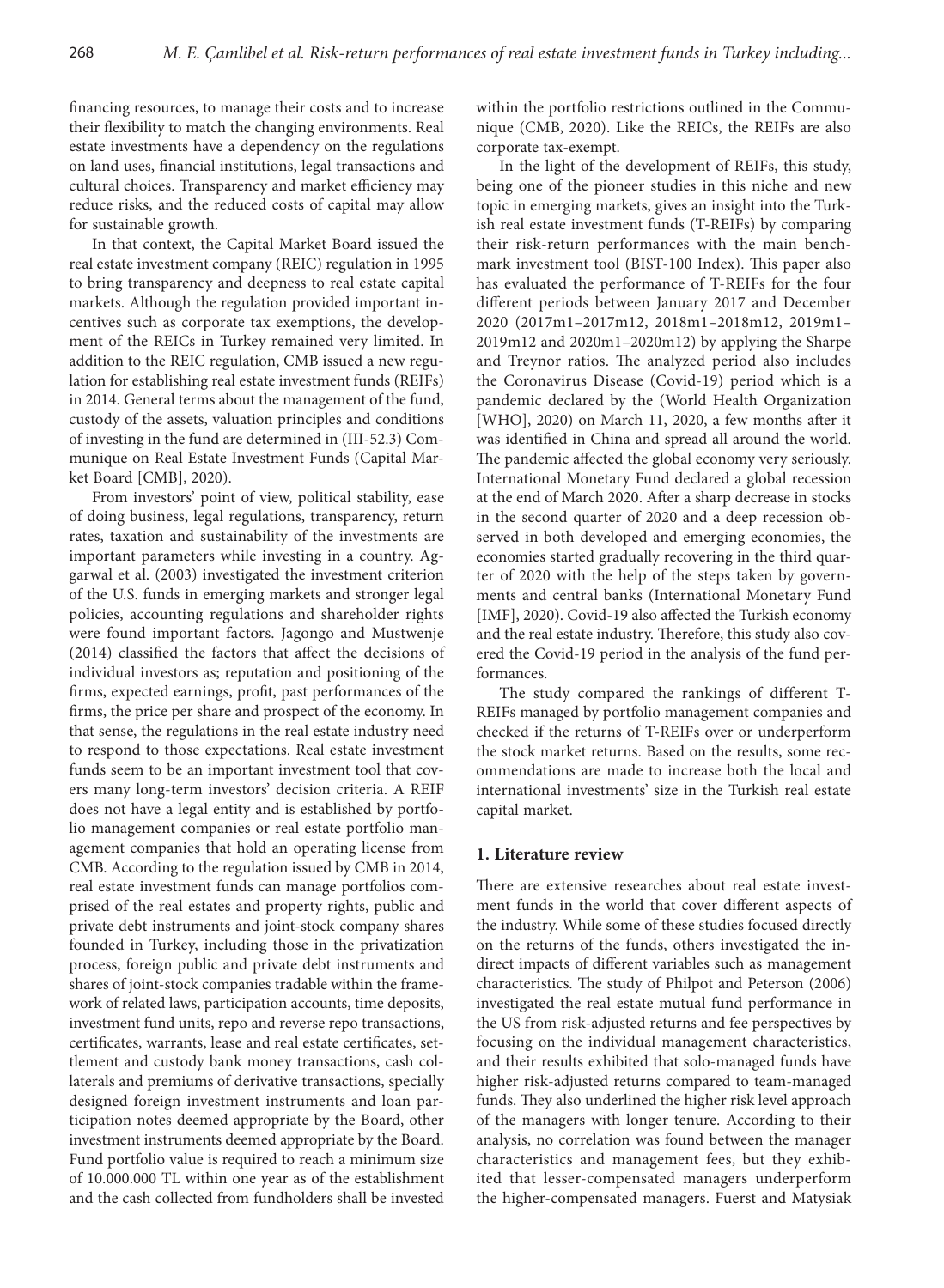(2013) analyzed the performance of non-listed real estate funds by using a panel data analysis, and they exhibited that the distribution yield, direct property returns, fund size, investment style, the performance of the overall economy of the country and asset classes are important parameters for fund performance. Bond and Mitchell (2010) investigated the persistence of the risk-adjusted returns delivered by the fund managers invest in the direct real estate market. According to the results of the analysis they made by covering 280 funds in the UK, only very few managers seemed to make excess risk-adjusted returns and a weak clue of performance persistence in the fund and risk-adjusted fund returns were obtained. Alcock et al. (2013) searched the performance of private equity real estate funds from financial leverage perspective and figured out a correlation between the fund performance and the return on the underlying real estate market. They also concluded that leverage cannot be considered as a long-term strategy to improve performance. Besides these, Sharpe and Treynor performance measures are used for analyzing real estate portfolios. Ong et al. (2012) examined the investment performance of conventional and Islamic Real Estate Investment Trusts listed in Malaysia by using Sharpe and Treynor measures from 2006 2009, and they found evidence of underperformance of Shariah REITs compared to conventional REITs. Katzler (2016) used correlation matrices, efficient frontiers, Sharpe ratios, coefficients in equations explaining total returns and r-square values in equations for comparing the effectiveness of different property portfolio diversification strategies on the Swedish real estate market. According to her, all methods show that, if any, diversification over types of property is a better strategy on the Swedish market than diversification across regions. Almudhaf and Hansz (2018) calculated the Sharpe ratio statistics for buy-and-hold and trading strategy portfolios of REIT subsectors for the sample period from January 1994 to July 2015 and found that some trading strategies' Sharpe ratios were larger than that of the buy and hold strategy. Almudhaf et al. (2020) investigated the degree of return predictability of lodging/resort REITs for the period January 1994 to May 2016. They discovered that the Sharpe ratios of the trading strategies outperform a simple buy-and-hold strategy.

The researches about the real estate investment funds in Turkey is very limited. In one of the earliest studies made by Sumer (2017), a new investment ecosystem was suggested by combining the real estate investment and pension funds. Sumer and Ozorhon (2019) in their research they made recommended directing the savings in the pension funds to real estate investment funds to finance large investment projects. Benli (2017) also recommended that pension funds may invest in real estate investment funds. None of these researches investigated the real return data of the REIFs because there was no adequate recorded return data to analyze. Due to this limitation, the academic researchers in the past focused more on direct real estate or real estate investment trusts.

Kıyılar and Hepşen (2010) analyzed the risk-adjusted return performances of REITs by comparing them with the average performance of common stocks covering 8 REITs between 2000 and 2008. They used Sharpe and Jensen performance measures and concluded that except two of eight REITs perform better than the overall market portfolio during the sample period. Another research related to BIST-100 Index and risk-adjusted measures made by Bayraktar (2018). The results showed that Treynor and Sharpe ratios rank the REITs consistently for the high-growth periods. Mandaci et al. (2014) studied the long-term relationships between the REIT indices of the Euro-Med zone, including the UK, Israel and Turkey, by using weekly data of 6 years starting from 2003Q3 to 2009Q3, which included the US mortgage crisis and its impacts on global stock markets. Their results exhibited a long-term interaction between the REIT indices of the UK and Israel with that of the US, but no co-movement between REIT indices of Turkey and the US is observed; authors also found that there was a perfect relationship between the UK and the US indices. Icellioglu (2012) made an econometric analysis of the Istanbul housing market. She studied the relation between the housing price index and the rent index of the chosen districts of the city. The results of her analysis exhibited that an increase of 1-unit price for the house prices causes an increase of 0.68-unit price for the rents.

Yildirim (2012) defined the risks in the real estate industry and analyzed the risk-return calculations. The results showed that any volatility in the real estate sector affected the financial markets. The problems behind not being able to calculate the risks are determined as the insufficiency of valuation standards, the volatility of capital structures and political instability. Sumer and Ozorhon (2020) studied the impact of foreign currency (USD/TL) on the returns of REIC and home price indices, and their findings revealed that although the returns of the REIC index are influenced by currency fluctuations, there is no statistical meaning for the returns of the home price index. In that context, this study seems to be one of the first researches investigating the returns of the REIFs in Turkey.

#### **2. Real estate investment funds**

A real estate fund mainly invests in investment tools offered by real estate companies. Although the main investment areas of real estate funds are commercial assets; raw land, residential buildings and agricultural spaces may also be included in their investments, as well as the Real Estate Investment Trusts. According to the Preqin Real Estate Report (2020), the total asset under management (AuM) of global real estate investment funds is 909 billion USD at the end of 1H 2018. The same report indicates that 38% of the institutional investors that invest in real estate are private and public pension funds. Figure 1 shows the institutional types of international real estate investors.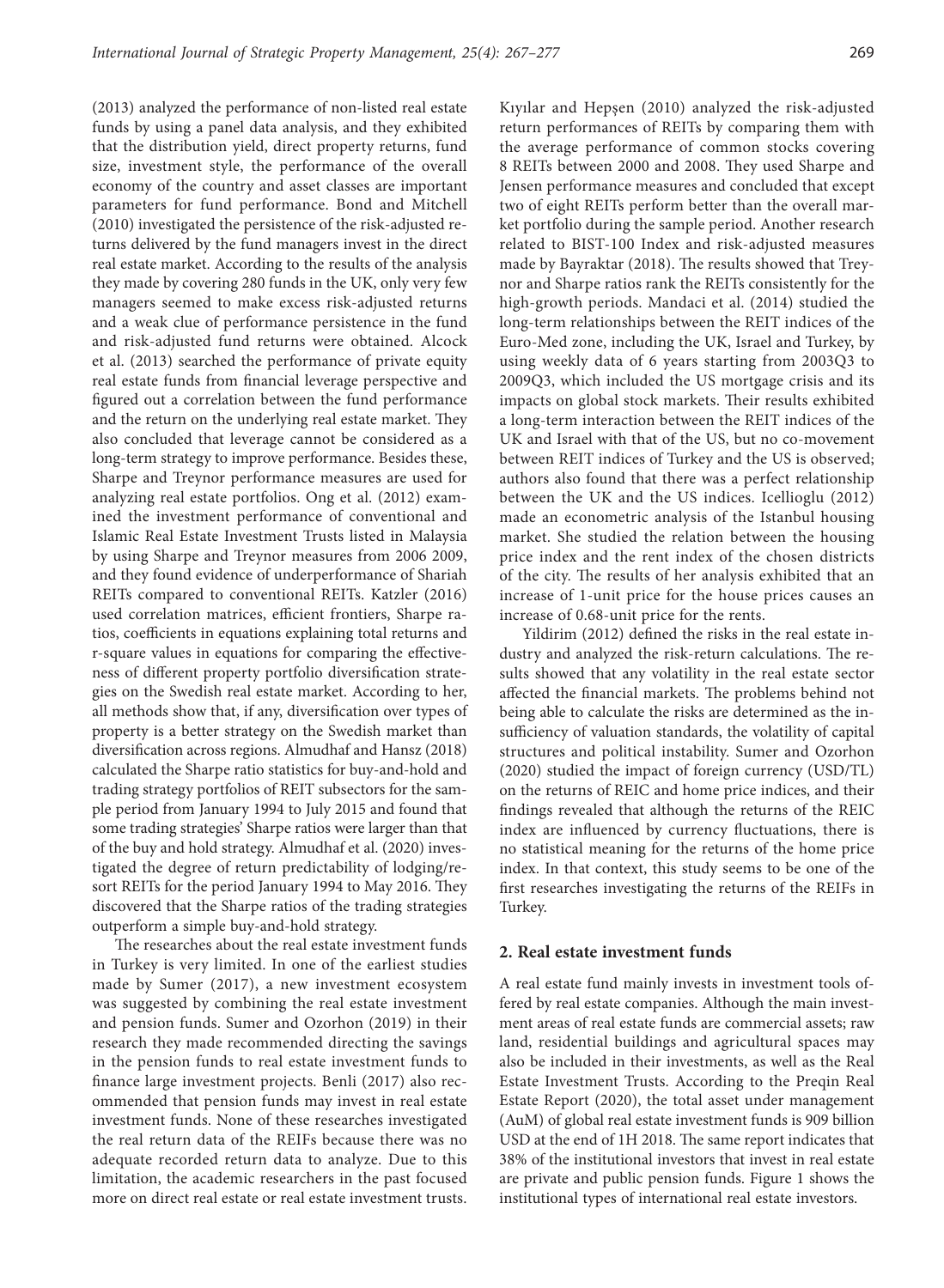

Figure 1. Institutional investors in real estate by type 2014 vs. 2018 (Preqin, 2020)



Figure 2. Net asset value of T-REIFs 2016–2020 (Capital Markets Board of Turkey, 2020)

The PwC Real Estate Report (2020) emphasizes the importance of emerging economies, and these economies are expected to be the focal points of global real estate investors. In that context, the Turkish real estate market carries a huge potential for international investors. As of the end of third quarter of 2020, the total size of the real estate investment companies (REICs) is 5,51 billion USD. Although the regulations about real estate investment funds (REIFs) were issued almost 20 years later than the REICs, the net asset value, by more than doubling the value in 2020, reached to 8,2 billion TL, around 1,1 billion USD (Capital Markets Board of Turkey, 2020). Figure 2 shows the net asset values of the REIFs.

According to the report of the (Public Disclosure Platform [KAP], 2020), the T-REIFs mostly invest in mixeduse projects. This is followed by office and housing investments. Figure 3 shows the investment area distribution of the T-REIFs.



Figure 3. Investment area distribution of the REIFs in Turkey (KAP, 2020)

# **3. Methodology**

The main goal of an investor is to increase the worth of the investment he/she obtains. To do that, investors are seeking to create the highest potential return on their investment. Investors typically find the quality of the separate investments based on previous results. According to Wang and Webb (2009), the rankings based on the past return data may be biased due to the target risk level of the portfolio and the market performance. It is therefore essential to investigate the performance of the portfolio independently of the risk sensitivity and market strength, provided that such a risk-adjusted performance measure adjusts the return of the portfolio by the number due to the relative risk of the portfolio, given the market strength of the amount under investigation. Using such a measure, portfolios with abnormally high or low-risk levels will not be likely to earn abnormally high or low return marks, regardless of market performance (Haugen, 1997).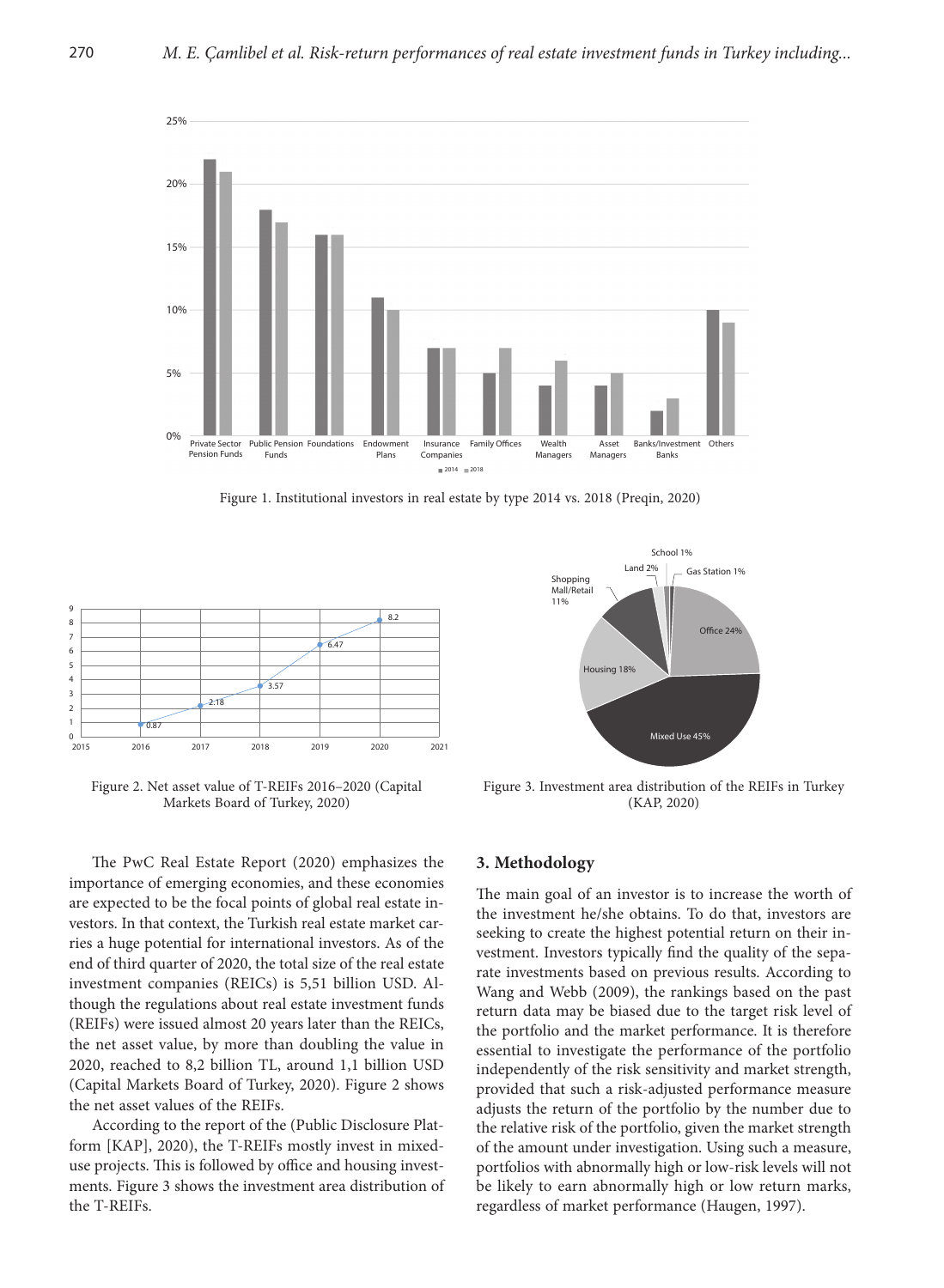Portfolio returns are compared with each other and with the market in general by using common well-known methods. An easy way is comparing their returns, however; returns are not the only selection criteria for investors. The portfolio which has a lower risk is preferred compared with a portfolio with higher risk but the same return. There are 3 common ratios that measure the risk-adjusted performance of the portfolio in investment decisions: Sharpe's ratio (Sharpe, 1966), Treynor's ratio (Treynor, 1965), and Jensen's Alpha (Jensen, 1968) that are based on the principles of Capital Asset Pricing Model (CAPM)<sup>1</sup> (Lintner, 1965; Sharpe, 1964). While the first two ratios are based on the ratio of return to risk, the third is a measure of relative performance based on the Security Market Line (SML).

As mentioned, the measurement of the performance of funds was an important part of the financial literature of developing countries in the early 1960s. The standard performance measures known as the Sharpe ratio, Treynor ratio, and Jensen's alpha were introduced independently by Sharpe (1966), Treynor (1965) and Jensen (1968).

Sharpe (1966) developed the Sharpe ratio, as the ratio of a portfolio's total return minus the risk-free rate divided by the standard deviation of the portfolio, which is a measure of its risk. The Sharpe ratio is essentially the risk premium per unit of risk, which is determined by the standard deviation of the portfolio. Sharpe efficiency is a generally accepted indicator for evaluating the risk-adjusted returns of different investment groups. The Sharpe ratio is mathematically described as:

$$
S_p = \frac{\left(R_p - R_f\right)}{\sigma_p},\tag{1}
$$

where:  $S_p$  is the Sharpe ratio of performance;  $R_p$  is the return of the portfolio;  $R_f$  is the risk-free rate of return;  $\sigma_p$ is the standard deviation of the portfolio. If the Sharpe ratio is higher among various portfolios the performance is expected to be better because the Sharpe ratio measures the performance of the portfolio compared to the risk taken by taking into consideration the benefits and costs of investing and reflects the risk levels of investment decisions. Not requiring the benchmark as a market proxy seems to be the advantage of Sharpe ratio, but the ratio works at non-diversified or poorly diversified portfolios.

On the other hand, the Treynor ratio uses beta or systematic risk in the denominator and is described as:

$$
T_p = \frac{\left(R_p - R_f\right)}{\beta_p},\tag{2}
$$

where:  $T_p$  is the Treynor ratio of performance;  $R_p$  is the return of the portfolio;  $R_f$  is the risk-free rate of return;  $\beta_p$  is the beta of the portfolio. Treynor aimed to indicate a performance measure that could be applied to all investors regardless of their personal risk preferences. In fact, according to Treynor, there were two risk components: the risks arising from fluctuations in the stock market and individual securities. Treynor also presented the concept of a security market line that defines the relationship between portfolio returns and the market rate of returns by measuring the relative volatility (as represented by beta) between the portfolio and the market. The beta coefficient is the measure of the market volatility of the portfolio itself. The higher the line slope, the greater the risk-return trade-off (Treynor, 1965).

There is no guarantee of a positive excess return or beta for a portfolio; when excess return or beta is negative, in that case, problems arise for the standard Sharpe and Treynor ratio interpretation. Along with the results, if some negative Sharpe ratio and Treynor ratio values are observed, these negative ratios can lead to anomalies for making the ranking. Israelsen (2009) has created a modified Sharpe ratio successfully and this resolves the counterintuitive results produced by the Sharpe ratio when  $(R_p - R_f)$  is negative:

$$
S_p = \frac{\left(R_p - R_f\right)}{\sigma_p \frac{ER}{\omega_{\text{BSER}}}}.\tag{3}
$$

In similar logic, to resolve the counterintuitive results, Treynor ratios are also modified in the same way (Bayraktar, 2018):

$$
T_p = \frac{\left(R_p - R_f\right)}{\beta_p \frac{ER}{\text{}}}.
$$
\n<sup>(4)</sup>

### **4. Data and results**

The purpose of this paper is to give an insight into the real estate investment funds (REIF) in Turkey by comparing their risk-return performances with the main benchmark investment tool (BIST-100 Index). This paper also has evaluated the performance of REIFs in Turkey for the four different periods between January 2017 and December 2020 (2017m1–2017m12, 2018m1–2018m12, 2019m1– 2019m12 and 2020m1–2020m12) by applying the Sharpe ratio and Treynor ratio. The average annual rate of return on treasury bills of the Central Bank of Turkey (CBT) has been used as the risk-free rate of return, whereas the research uses the Borsa Istanbul Stock Exchange Index, BIST-100, as the benchmark. All returns of T-REIFs have been taken from a real estate portfolio company (that is a portfolio management company licensed by Capital Markets Board of Turkey and the main activity is to establish and manage real estate and venture capital investment funds) while BIST-100 index data have been obtained from the website of the Borsa Istanbul Stock Exchange (2020) for the analyzed period.

In our study, six different types of REIFs are analyzed; REIF-1, launched in 2017, invests in strategic lands and landed properties in Turkey. Similar to REIF-1, REIF-2

<sup>&</sup>lt;sup>1</sup> In CAPM, estimated rate of return is determined by incorporating the systematic risk which is measured by beta and risk-free rate and then multiplied by the market risk premium of the expected market return minus the risk-free rate.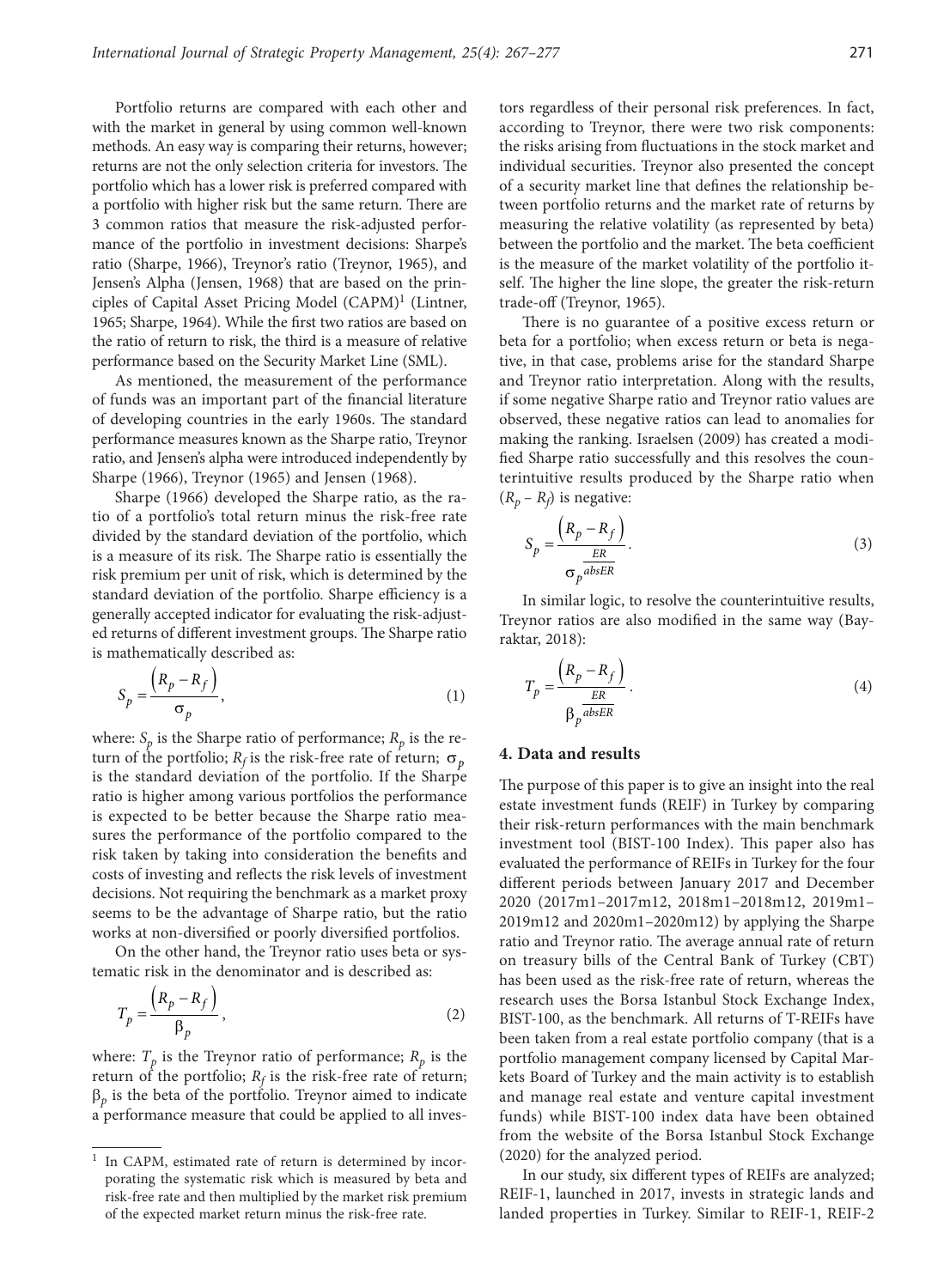(launched in 2018) aims to invest in strategic lands and landed properties in Turkey after raising capital in the medium and long terms. The investment strategy of the REIF-3, launched in 2018, is to acquire a shopping center located in Istanbul for value increase, purchase profit and rental income. On the other hand, the investment strategy of the REIF-4, launched in 2019, is to provide regular and increasing returns to investors through the rental income to be obtained by investing in commercial real estate, mainly office spaces. REIF-5, launched in 2020, invests in various properties, especially housing, which is below the appreciated value and reconstruction value in the independent valuation reports it has made. The goal of the fund (REIF-5) is to gain value gain by exiting the new housing price level that will occur when new projects are developed as a result of supply contraction with increasing construction costs with inflation and to increase the income by renting out houses in this process. Finally, REIF-6, launched in 2020, aims to gain in value increase and rental income by investing in commercial real estate, land, residence, office, shopping center, hotel, logistics center, warehouse, parking lot, dormitory, hospital and all kinds of real estate approved by the Capital Markets Board of Turkey.

The analyzed four-year period from 2017 to 2020 is characterized by a volatile impact of the local and international economic turmoil, which also affected the Turkish real estate industry. In 2018, the Turkish real estate sector was in crisis due to volatility in interest rates, currency exchanges, inflation caused by political tensions and increased land and construction costs in the last decade and the decrease in the sales transactions directly affects the fund performances. On the other hand, there were very considerable results in 2020, especially in the Covid-19 period. Although a negative effect on returns was expected in the Covid-19 period, the results obtained were the opposite, thanks to the decreased mortgage loan rates provided by the public banks which rapidly increased the sales transactions and sales prices in the second and third quarter of 2020, The sharp devaluation of the Turkish Lira in the third quarter of 2020 may also be considered another important point that may have effects in the increase in the returns due to the historically cheapest prices of the real estate in foreign currencies.

Table 1 and Figures 4–10 show the statistical summary and monthly returns for benchmark index (BIST-100) and all covered REIFs for the period between 2017 and 2020.

Table 1. Summary of basic performance statistics during January 2017–October 2020

|             | <b>BIST-100</b> | REIF-1    | REIF-2    | REIF-3    | REIF-4    | REIF-5    | REIF-6    |
|-------------|-----------------|-----------|-----------|-----------|-----------|-----------|-----------|
| Mean        | 0.0154          | 0.0102    | 0.0109    | 0.0106    | 0.0085    | 0.0156    | 0.0170    |
| Median      | 0.0202          | 0.0040    | 0.0037    | 0.0037    | 0.0059    | 0.0045    | 0.0161    |
| Max.        | 0.1539          | 0.0928    | 0.0801    | 0.1353    | 0.0619    | 0.0422    | 0.1057    |
| Min.        | $-0.1543$       | $-0.0120$ | $-0.0086$ | $-0.0903$ | $-0.0261$ | 0.0008    | $-0.0222$ |
| Std. Dev.   | 0.0725          | 0.0175    | 0.0181    | 0.0364    | 0.0163    | 0.0160    | 0.0304    |
| Skewness    | $-0.1694$       | 2.6567    | 2.5387    | 1.2418    | 1.2437    | 0.6319    | 2.0382    |
| Kurtosis    | $-0.6806$       | 9.6040    | 6.9109    | 5.0846    | 4.2317    | $-1.5797$ | 6.1331    |
| Observation | 48              | 48        | 36        | 36        | 24        | 12        | 12        |





Figure 4. BIST-100 monthly return (%) Figure 5. REIF-1 monthly return (%)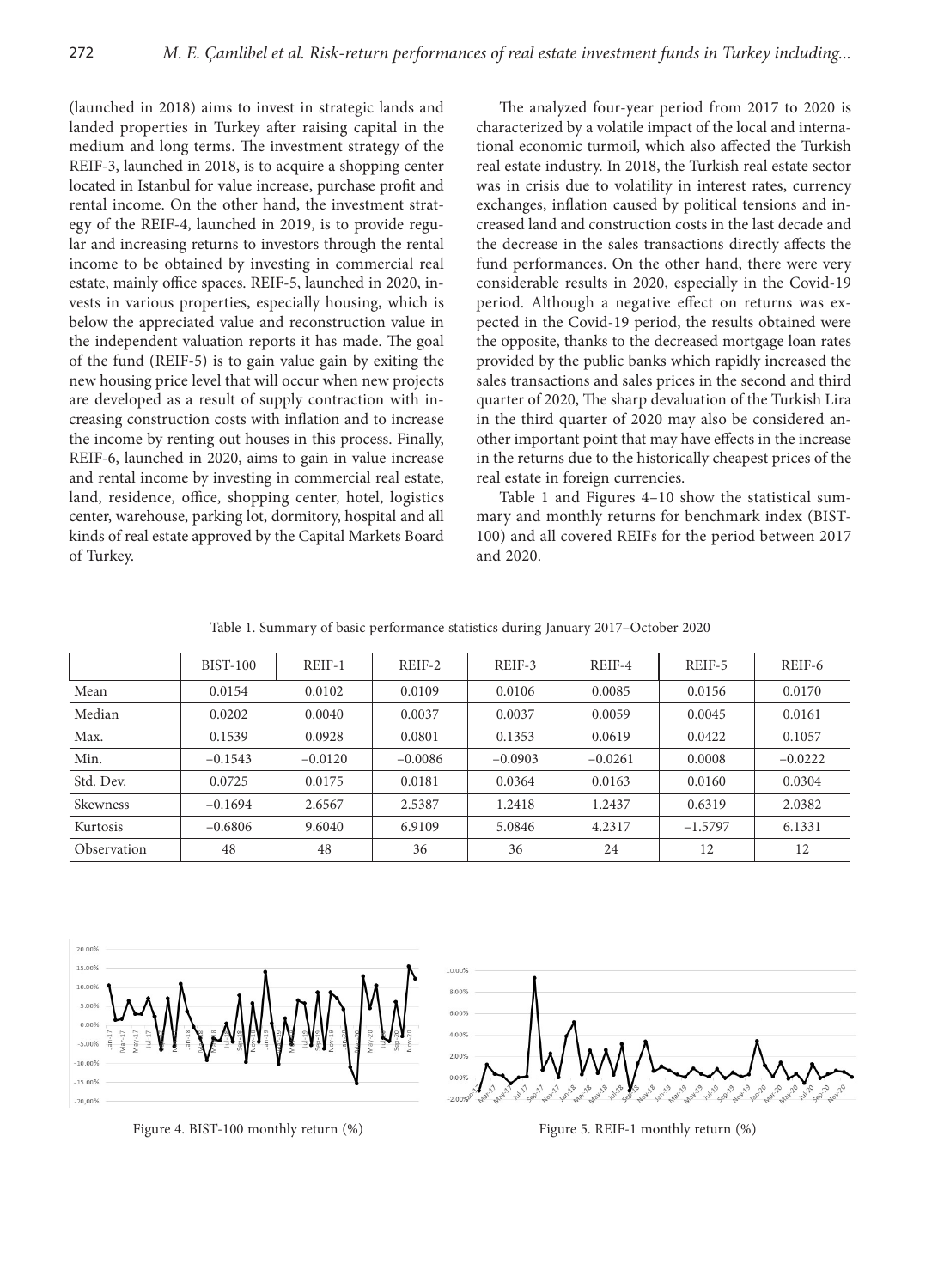

Figure 6. REIF-2 monthly return (%)



Figure 7. REIF-3 monthly return (%)



Figure 8. REIF-4 monthly return (%)



Figure 9. REIF-5 monthly return (%)



Figure 10. REIF-6 monthly return (%)

Table 2 summarizes the performance comparison of REIFs with BIST-100 for different sub-periods. As a basic comparison, the coefficient of variation is helpful when using the risk/return ratio to select investments. In finance, the coefficient of variation allows investors to determine how much volatility, or risk, is assumed in comparison to the amount of return expected from investments. Ideally, the lower the ratio of the standard deviation to mean return, the better the risk-return trade-off. In that case, except for the year-2017, REIFs' risk/return performance is better than that of the stock market index over the analyzed period. However, since excess returns (returns relative to a risk-free rate) and systematic risks are not taken into consideration, focusing only average risk/return ratio of funds and benchmark index does not provide a deep insight into the justification of the active management of funds, which is the task of the research. Therefore, comparing the risk-excess returns of the REIFs and BIST-100 index is essential. From this point of view, Sharpe and Treynor rates are calculated annually due to the different traded periods of REIFs. However, there are some negative Sharpe ratio and Treynor ratio values, these values are modified as Israelsen (2009) and Bayraktar (2018) did in their studies for correcting the rankings.

As a general rule, if the Sharpe ratio  $(Si)$  is between 1.0 and 1.99, the fund has an acceptable performance; if the ratio is between 2.00 and 2.99, the fund has a great performance; on the other hand, outstanding funds have a Sharpe ratio more than 3.0 (Jagric et al., 2007). As mentioned, the higher the Sharpe ratio, the better the fund performance and negative ratios are modified for correcting the rankings. For the first period (2017m1– 2017m12), there was only one real estate investment fund (REIF-1) traded and its Sharpe ratio was lower than the benchmark index (BIST-100). However, it is seen that there is no significant difference in the Sharpe (whether modified or not) ratios of REIF-1 and BIST-100 performances. During January 2018–December 2018 period, the highest modified Sharpe ratio was observed in the case of fund REIF-3 (mod.  $Si = +0.23$ ), which makes the fund with the positive excess return per unit of total risk, whereas the fund REIF-1 obtained the lowest Sharpe ratio (mod.  $Si = +0.07$ ). Therefore, according to the modified Sharpe ratio, analyzed funds have superior performance compared to the benchmark (BIST-100) in the year 2018. In the year 2019, the Sharpe ratio of all REIFs are lower than the BIST-100's ratio due to negative excess return; however, in the last analyzed period (the year-2020), the money expansion of the Turkish government and the decreased mortgage loan rates in the second quarter of 2020 had positive effects on the housing market. That situation enhanced the fund performances of the REIFs analyzes in the Covid-19 period, especially REIF-5 (mod.  $Si = +0.35$ ) and REIF-6 (mod.  $Si = +0.23$ ), which invest in the housing market, have superior performances relative to BIST-100 and the other REIFs.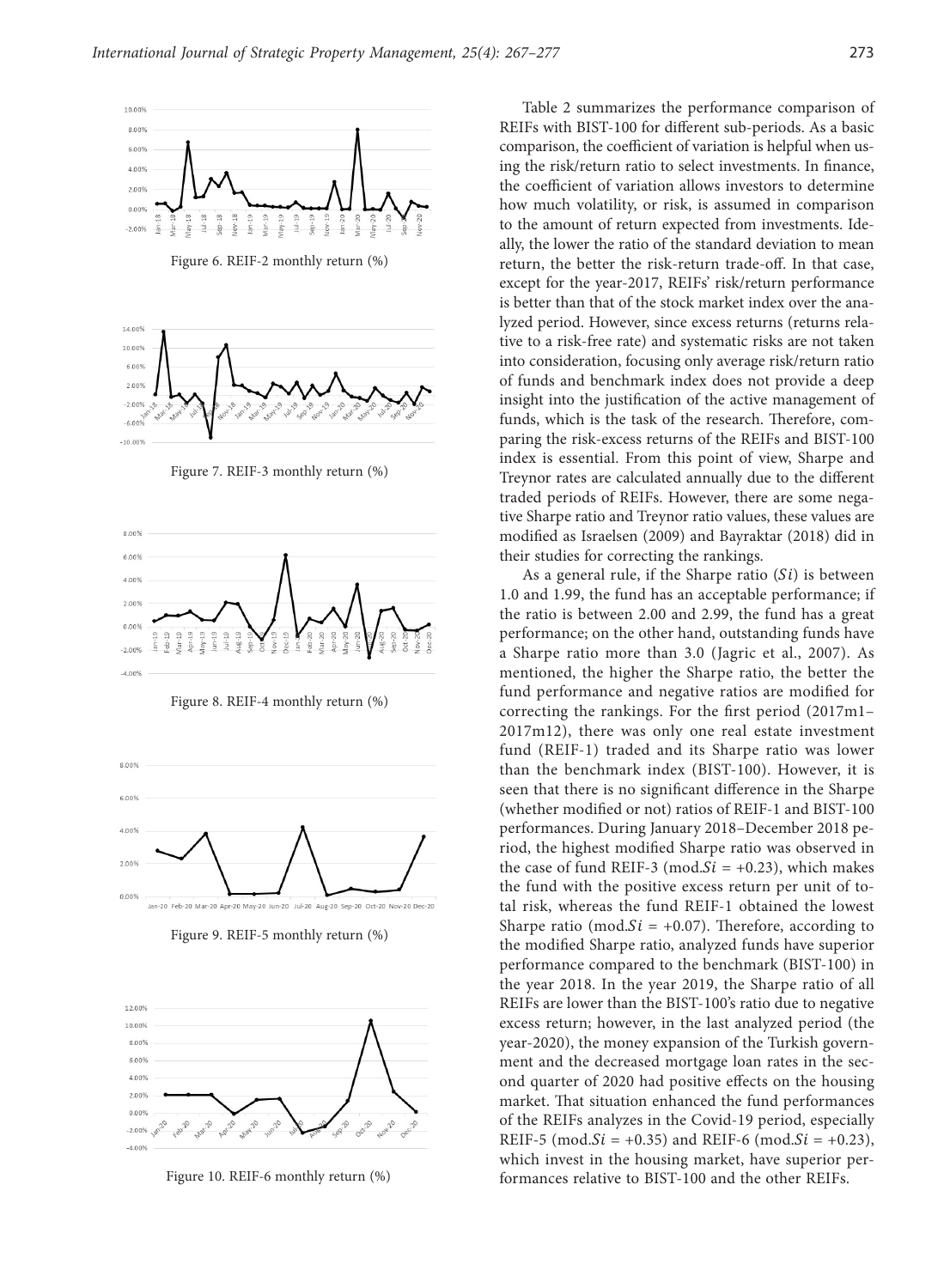|                           | <b>BIST-100</b>         | REIF-1         | REIF-2                  | REIF-3         | REIF-4         | REIF-5         | REIF-6         |  |  |  |  |  |
|---------------------------|-------------------------|----------------|-------------------------|----------------|----------------|----------------|----------------|--|--|--|--|--|
| Period 1: The year 2017   |                         |                |                         |                |                |                |                |  |  |  |  |  |
| Sharpe ratio <sup>2</sup> | 0.45                    | 0.14           |                         |                |                |                |                |  |  |  |  |  |
| Modified Sharpe           | 0.45                    | 0.14           |                         |                |                |                |                |  |  |  |  |  |
| Ranking                   | $\mathbf{1}$            | $\overline{2}$ |                         |                |                |                |                |  |  |  |  |  |
| Treynor ratio             | 0.02                    | 0.14           |                         |                |                |                |                |  |  |  |  |  |
| Modified Treynor          | 0.02                    | 0.14           |                         |                |                |                |                |  |  |  |  |  |
| Ranking                   | $\overline{2}$          | $\mathbf{1}$   |                         |                |                |                |                |  |  |  |  |  |
| $\beta$ coefficient       | 1.00                    | 0.03           |                         |                |                |                |                |  |  |  |  |  |
| Coefficient of variation  | 1.59                    | 2.07           |                         |                |                |                |                |  |  |  |  |  |
| Period 2: The year 2018   |                         |                |                         |                |                |                |                |  |  |  |  |  |
| Sharpe ratio              | $-0.61$                 | 0.07           | 0.23                    | 0.08           |                |                |                |  |  |  |  |  |
| Modified Sharpe           | $-0.18$                 | 0.07           | 0.23                    | 0.08           |                |                |                |  |  |  |  |  |
| Ranking                   | $\overline{4}$          | 3              | 1                       | $\overline{2}$ |                |                |                |  |  |  |  |  |
| Treynor ratio             | $-0.03$                 | 0.03           | $-0.08$                 | 0.04           |                |                |                |  |  |  |  |  |
| Modified Treynor          | $-0.03$                 | 0.03           | $-0.08$                 | 0.04           |                |                |                |  |  |  |  |  |
| Ranking                   | 3                       | $\overline{2}$ | $\overline{4}$          | $\mathbf{1}$   |                |                |                |  |  |  |  |  |
| <b>B</b> coefficient      | 1.00                    | 0.04           | $-0.05$                 | 0.13           |                |                |                |  |  |  |  |  |
| Coefficient of variation  | $\star$                 | 1.08           | 0.99                    | 3.03           |                |                |                |  |  |  |  |  |
|                           |                         |                | Period 3: The year 2019 |                |                |                |                |  |  |  |  |  |
| Sharpe ratio              | 0.10                    | $-0.71$        | $-0.99$                 | $-0.09$        | $-0.09$        |                |                |  |  |  |  |  |
| Modified Sharpe           | 0.10                    | $-0.85$        | $-0.84$                 | $-0.23$        | $-0.32$        |                |                |  |  |  |  |  |
| Ranking                   | $\mathbf{1}$            | 5              | $\overline{4}$          | $\overline{2}$ | $\overline{3}$ |                |                |  |  |  |  |  |
| Treynor ratio             | 0.01                    | $-0.17$        | $-0.39$                 | $-0.02$        | $-0.04$        |                |                |  |  |  |  |  |
| Modified Treynor          | 0.01                    | $-3.57$        | $-2.12$                 | $-1.35$        | $-0.74$        |                |                |  |  |  |  |  |
| Ranking                   | $\mathbf{1}$            | 5              | $\overline{4}$          | 3              | $\overline{2}$ |                |                |  |  |  |  |  |
| $\beta$ coefficient       | 1.00                    | 0.05           | 0.02                    | 0.09           | 0.04           |                |                |  |  |  |  |  |
| Coefficient of variation  | 3.47                    | 1.48           | 1.52                    | 1.20           | 1.45           |                |                |  |  |  |  |  |
| Period 4: The year 2020   |                         |                |                         |                |                |                |                |  |  |  |  |  |
| Sharpe ratio              | 0.14                    | $-0.87$        | $-0.05$                 | $-0.86$        | $-0.32$        | 0.35           | 0.23           |  |  |  |  |  |
| Modified Sharpe           | 0.14                    | $-0.32$        | $-0.27$                 | $-1.31$        | $-0.78$        | 0.35           | 0.23           |  |  |  |  |  |
| Ranking                   | $\overline{\mathbf{3}}$ | 5              | $\overline{4}$          | $\overline{7}$ | 6              | $\mathbf{1}$   | $\overline{2}$ |  |  |  |  |  |
| Treynor ratio             | 0.01                    | 0.18           | 0.01                    | $-0.18$        | $-0.13$        | $-0.08$        | $-0.19$        |  |  |  |  |  |
| Modified Treynor          | 0.01                    | 1.51           | 1.66                    | $-6.38$        | $-1.86$        | $-0.08$        | $-0.19$        |  |  |  |  |  |
| Ranking                   | 3                       | $\overline{2}$ | $\mathbf{1}$            | 7              | 6              | $\overline{4}$ | 5              |  |  |  |  |  |
| $\beta$ coefficient       | 1.00                    | $-0.03$        | $-0.14$                 | 0.06           | 0.04           | $-0.07$        | $-0.04$        |  |  |  |  |  |
| Coefficient of variation  | 4.13                    | 1.31           | 2.70                    | $\star$        | 3.22           | 1.07           | 1.87           |  |  |  |  |  |

Table 2. Comparison of REIFs' and BIST 100's performances for different sub-periods

*Note:* \* When the expected return in the denominator is negative, the coefficient of variation could be negative according to the definition. In that case, the result of the CV is meaningless.

As Bayraktar (2018) mentioned in her study, the performance rankings by Sharpe ratio theoretically can differ from Treynor ratio  $(Ti)$  since Sharpe ratio depends on the volatility of return, while Treynor ratio depends on systematic risk (beta) as the relevant risk factor. In the year 2017, there was only one REIF traded on the market and its Treynor ratio ( $Ti = +0.14$ ) was higher than the BIST-100 ( $Ti = +0.02$ ). According to the Treynor ratio calculated in the year 2018, beta coefficients were positive for REIF-1 and REIF-3, whereas REIF-2 had a negative beta. In that year, modified Treynor ratios of REIF-1 (mod.  $Ti = +0.03$ ) and REIF-3 (mod.  $Ti = +0.04$ ) had superior performances rather than BIST-100 (mod.  $Ti = -0.03$ ), whereas REIF-2 (mod.  $Ti = -0.08$ ) had the lowest ratio. However, the funds REIF-1, REIF-2, REIF-3, and REIF-4 had a positive beta coefficient in the third period (2019m1–2019m12), excess

 $2$  The Sharpe ratio compares the average monthly excess return of a REIF against the monthly return of the two-year TR treasury bond.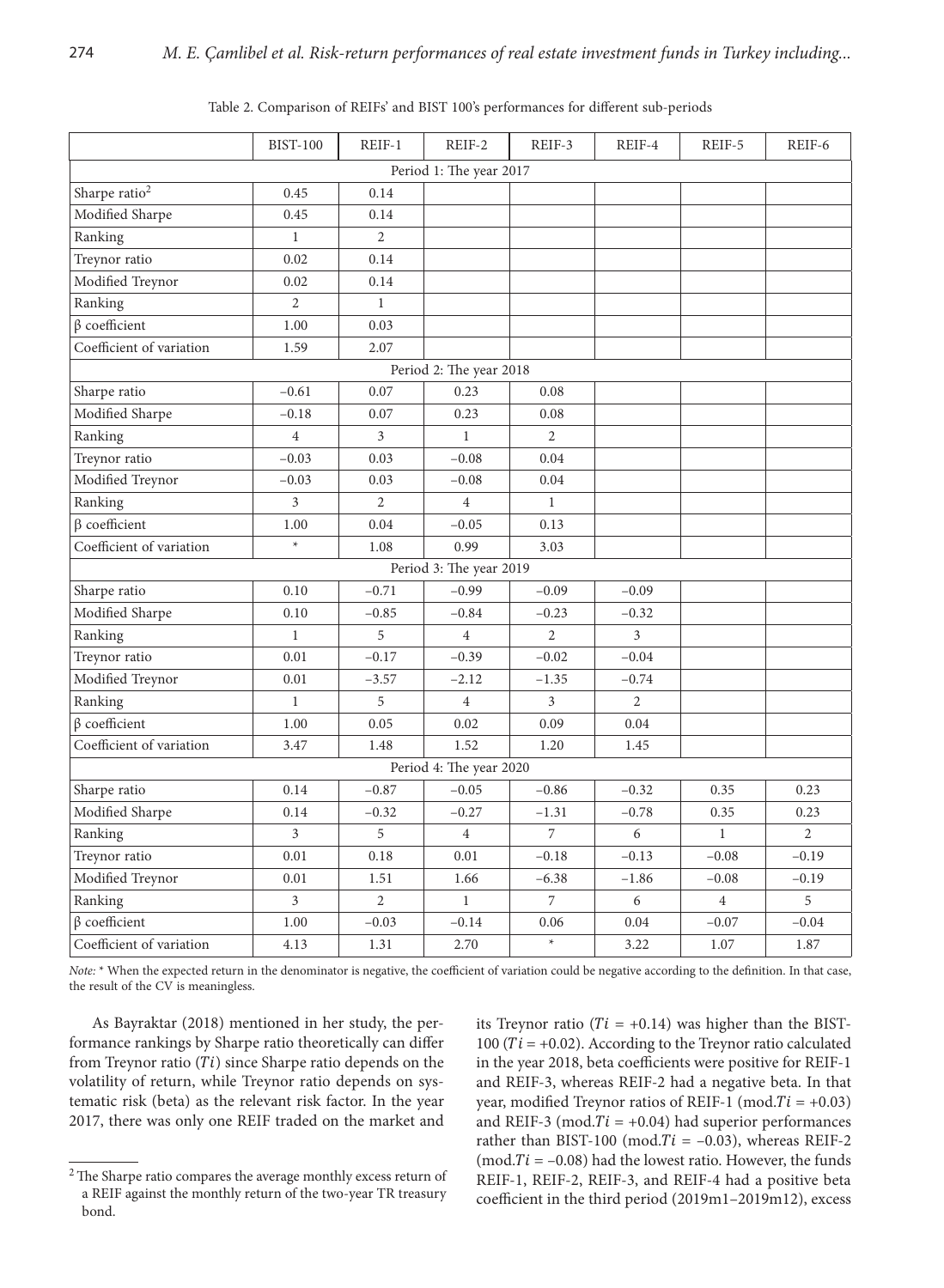returns were negative. This made the Treynor ratios of all REIFs were lower than the benchmark index. The calculated Treynor ratios for REIF-1 and REIF-2 had greater systematic risk-return performances than both BIST-100 and the rest of funds in the year 2020. Modified Treynor ratios of REIF-1 and REIF-2 were +1.51 and +1.66 respectively.

As Bayraktar (2018) found similar results in her study for REITs in Turkey; we observed some real contrasts in ranking orders of Sharpe and Treynor in the year-2018 and the last period for REIFs. For instance, in the year 2018, the REIF-2 was ranked first by Sharpe ratio, but it was only the fourth in the ranking by Treynor; similarly, in the year 2020, the REIF-5 ranked as first according to Sharpe but ranked as fourth by Treynor ratio. In a welldiversified portfolio both ratios give the same results but in the presence of non-systematic risk and the portfolio is poorly diversified, the Treynor ratio is a better indicator than the Sharpe ratio. The results that exhibited different ranking of funds by Sharpe and Treynor ratios also supports the fact that the portfolios of funds in the Turkish real estate market are not well diversified. According to the Communique issued by CMB of Turkey dated in 2017, 10% of the savings accumulated in the pension funds must be directed to real estate investment funds and venture capital investment funds. Since then the size of the real estate investment funds started increasing and reached 8,22 billion TL in a short period. Moreover, the sharp devaluation of the Turkish Lira against the United States Dollar in the last two years decreased the asset prices in foreign currencies. The government also issued a new act in 2018 that enabled the foreign country citizens to become Turkish citizens in the case they invest in the Turkish real estate funds at least 500.000 USD. Considering the new acts and regulations and historically low real estate asset values due to the devaluation of the Turkish Lira, the current situation of the Turkish real estate market provides a big opportunity to foreign investors if the real estate investment funds diversify their fund portfolios.

# **Conclusions**

Turkey is one of the largest economies in Europe and with its young, dynamic and increasing population, its strategic location being a bridge between Europe and Asia, it is a candidate for being one of the most attractive destinations for both local and international investors. The real estate industry in Turkey has been developing for the last few decades. The investors seek long-term income where they can generate monthly income as well as a benefit from the value increase of the assets when they exit. The recent decrease in the value of the Turkish Lira (TL) against Euro and USD brings a big opportunity to foreign investors while considering investing in the Turkish real estate market, especially from the values of the assets' perspectives. Direct investment in real estate may be time-consuming and/or costly. As a result, investors seeking to enhance their portfolio performance with real estate usually prefer

to invest indirectly in real estate. This can be achieved by investing in real estate investment funds. The real estate investment fund industry in Turkey has experienced rapid growth since 2016. The number of real estate investment funds grew from 2 in 2016 to 50 in the year 2020, and the total market capitalization increased from 870 million TL to 8,22 billion TL. This upward trend indicates that T-REIFs are becoming more important in the Turkish real estate market. From this point of view, the aim of this paper is to give an insight into the real estate investment funds by comparing their risk-return performances with the main benchmark investment tool, BIST-100 Index. There are two important point that we emphasize in this study; the first one is due to different establishment dates of the REIFs, we evaluated and ranked the risk-return performances of REIFs and BIST-100 index for the four different period between January 2017 and December 2020 (2017m1–2017m12, 2018m1–2018m12, 2019m1– 2019m12 and 2020m1–2020m12) by applying the Sharpe ratio and Treynor ratio; and the second point is that, since some negative Sharpe ratio and Treynor ratio values were obtained as a result of the analysis, these values were modified similar to how Israelsen (2009) and Bayraktar (2018) did in their studies for correcting the rankings. Monthly REIF returns were obtained from a real estate portfolio management company, returns of the benchmark investment tool-BIST 100 were taken from Borsa Istanbul Stock Exchange (2020) and the monthly return of the two-year Turkish treasury bond was selected as a risk-free rate.

In the first period (2017m1–2017m12), there was only one real estate investment fund (REIF-1) traded and however its Sharpe ratio was lower than the benchmark index, BIST-100; on the other hand, its Treynor ratio was higher than the BIST-100. For the second period, according to the modified Sharpe ratio, analyzed funds had superior performance compared to BIST-100, but REIF-1 and REIF-3 had superior performances rather than BIST-100 according to Treynor ranking. In the year 2019, not only the Sharpe ratio of all REIFs were lower than the BIST-100's ratio; but also it was the same for Treynor ranking due to negative excess return. In that year, BIST-100 had superior risk-return performances rather than REIFs. In the year 2020, the money expansion of the Turkish government and the decreased mortgage loan rates in the second quarter of 2020 had positive effects on the housing market. That situation enhanced the fund performances of the REIFs analyzes in the Covid-19 period, especially REIF-5 and REIF-6, which invest in the housing market, had superior performances relative to BIST-100 and the other REIFs. The calculated Treynor ratios for REIF-1 and REIF-2 had greater systematic risk-return performances than both BIST-100 and the rest of the funds in the last analyzed period. As explained, in a well-diversified portfolio both ratios give the same results but in the presence of non-systematic risk and the portfolio is poorly diversified, the Treynor ratio is a better indicator than the Sharpe ratio. The results that exhibited different ranking of funds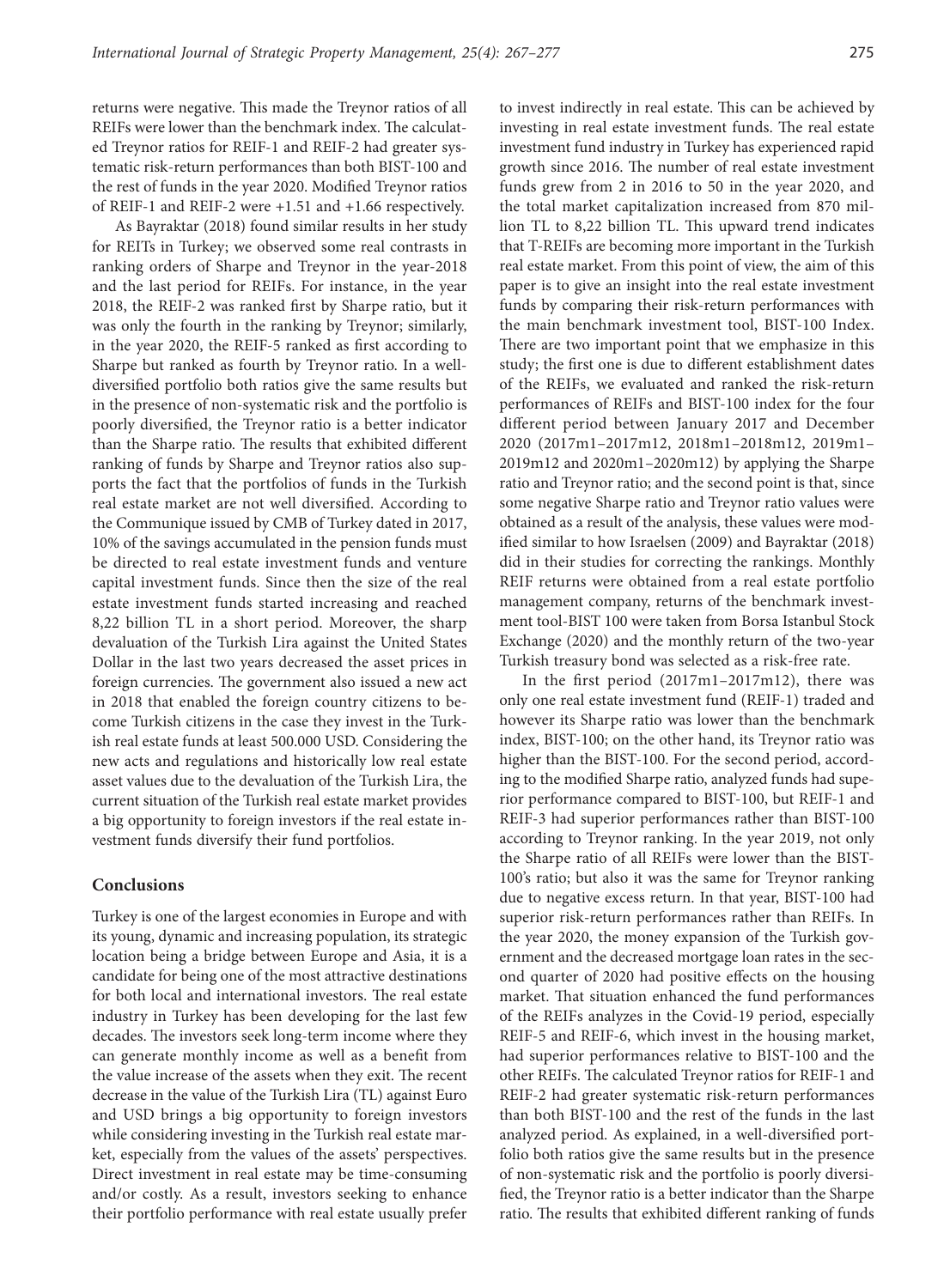by Sharpe and Treynor ratios also supports the fact that the portfolios of funds in the Turkish real estate market are not well diversified.

According to the Communique issued by CMB of Turkey dated in 2017, 10% of the savings accumulated in the pension funds must be directed to real estate investment funds and venture capital investment funds. Since then the size of the real estate investment funds started increasing and reached 8,22 billion TL in a short period. Moreover, the sharp devaluation of the Turkish Lira against the United States Dollar in the last two years decreased the asset prices in foreign currencies. The government also issued a new act in 2018 that enabled the foreign country citizens to become Turkish citizens in the case they invest in the Turkish real estate funds at least 500.000 USD. Considering the new acts and regulations and historically low real estate asset values due to the devaluation of the Turkish Lira, the current situation of the Turkish real estate market provides a big opportunity to foreign investors if the real estate investment funds diversify their fund portfolios.

The Turkish real estate market is considered a developing market. In order to shift from the developing market to the investment market, where many institutional foreign investors focus on, it is essential to establish more real estate investment funds and attract investors. The regulation that CMB issued in 2014 to establish REIFs was the first important step, and that was followed by enabling the pension funds to invest in the REIFs. Compared with the total size of the global REIF market, there is still a long way to go for the Turkish real estate market.

The conducted article has two important limitations. The first is related to the time constraint. Since the history of the REIFs in Turkey goes back only to 2014, the data used in this study was limited. Therefore, the reliability of the results exhibited in this study shall take into consideration that limitation. This research targeted to make preliminary research in the area where no past studies conducted yet and aimed at presenting methodological aspects of future work with a larger database. It is also important to note that this study covered the Covid-19 effects on the returns of the analyzed funds and BIST 100 index. It is recommended to consider the further effects of the second wave of the pandemic. The second limitation is related to the economic volatility experienced during the data analysis period. The analyzed four-year period from 2017 to 2020, especially in 2018, is characterized by a negative effect of the local economic turmoil, which also affected the Turkish real estate market. In this period, the Turkish real estate industry was in crisis due to volatility in interest rates, currency exchanges, inflation, increased land and construction costs in the last decade and the decrease in the sales transactions directly affects the fund performances. On the other hand, the money expansion of the Turkish government and the decreased mortgage loan rates in the second quarter of 2020 had positive effects on home sales and increased housing prices. That situation enhanced the fund performances of the REIFs analyzes in the Covid-19 period. A further study is recommended

to be conducted with extended data and cover the regular and crisis periods.

Finally, by providing corporate tax exemptions, and by enabling the investors to diversify their investments and reduce their risks, real estate investment funds are important alternatives to direct real estate investments. In that context, analyzing the return performances of REIFs and comparing them with BIST 100 index contribute to the literature and provide insight to investors who may consider investing in Turkish real estate capital market instruments. As far as investigated in the literature, this study considers being one of the pioneer researches that focuses on the return performances of REIFs in Turkey.

## **Acknowledgments**

Authors are thankful to Mr. Craig Israelsen for his kind support and contribution to this paper.

### **Author contributions**

Mehmet Emre Çamlıbel was the corresponding author and responsible for the research design and the data collection. Levent Sümer was responsible for the methodology and model development. Ali Hepşen developed the data analysis and the conclusion.

## **Disclosure statement**

The authors declare that they have no competing financial, professional, or personal interests from other parties.

# **References**

- Aggarwal, R., Klapper, L., & Wysocki P. D. (2003). *Portfolio preferences of foreign institutional investors* (World Bank Policy Research Working Paper No. 3101). [http://documents1.](http://documents1.worldbank.org/curated/en/984761468764046884/103503322_20041117165009/additional/wps3101.pdf) [worldbank.org/curated/en/984761468764046884/103503322](http://documents1.worldbank.org/curated/en/984761468764046884/103503322_20041117165009/additional/wps3101.pdf) [\\_20041117165009/additional/wps3101.pdf](http://documents1.worldbank.org/curated/en/984761468764046884/103503322_20041117165009/additional/wps3101.pdf)
- Alcock, J., Baum, A., Colley, N., & Steiner, E. (2013). The role of financial leverage in the performance of private equity real estate funds. *The Journal of Private Equity*, *17*(1), 80–91. <https://doi.org/10.2139/ssrn.2213190>
- Almudhaf, F., & Hansz, A. J. (2018). Random walks and market efficiency: evidence from real estate investment trusts (REIT) subsectors. *International Journal of Strategic Property Management*, *22*(2), 81–92. <https://doi.org/10.3846/ijspm.2018.440>
- Almudhaf, F., Aroul, R. R., & Hansz, J. A. (2020). Are markets adaptive? Evidence of predictability and market efficiency of lodging/resort REITs. *International Journal of Strategic Property Management*, *24*(2), 130–139. <https://doi.org/10.3846/ijspm.2020.11547>
- Bayraktar, S. (2018). Performance stability of Turkish REITs. In S. Gokten, & G. Kucukkocaoglu (Eds.), *Financial management from an emerging market perspective* (chapter 16, pp. 811–879). IntechOpen.

<https://doi.org/10.5772/intechopen.71629>

Benli, A. (2017). *Türkiye'de gayrimenkul yatırım fonlarının bireysel emeklilik sistemine dahil edilmesi ve bu değişimin sermaye piyasalarına etkisi* [Master thesis]. Marmara University, Istanbul, Turkey.